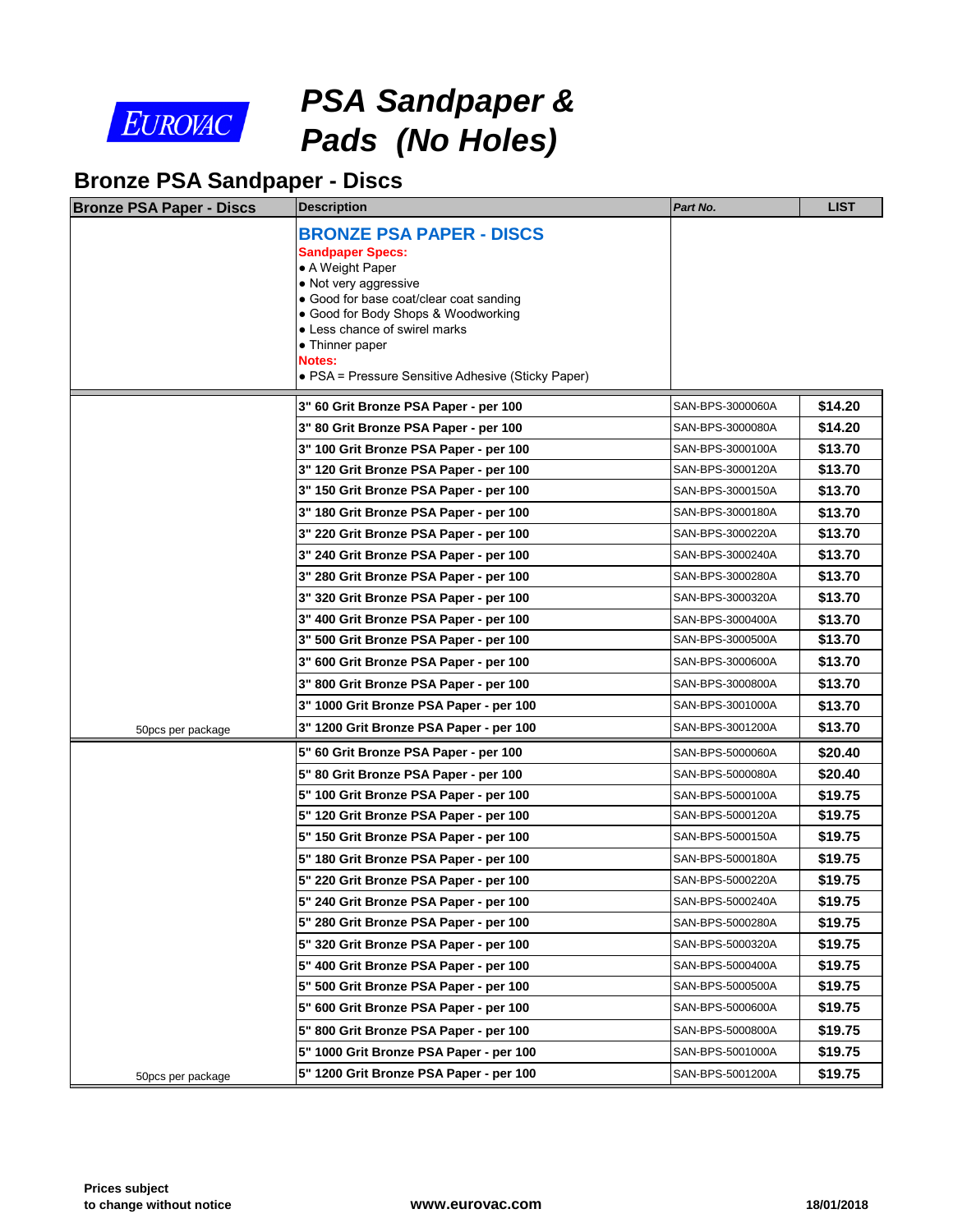|                   | 6" 60 Grit Bronze PSA Paper - per 100   | SAN-BPS-6000060A |
|-------------------|-----------------------------------------|------------------|
|                   | 6" 80 Grit Bronze PSA Paper - per 100   | SAN-BPS-6000080A |
|                   | 6" 100 Grit Bronze PSA Paper - per 100  | SAN-BPS-6000100A |
|                   | 6" 120 Grit Bronze PSA Paper - per 100  | SAN-BPS-6000120A |
|                   | 6" 150 Grit Bronze PSA Paper - per 100  | SAN-BPS-6000150A |
|                   | 6" 180 Grit Bronze PSA Paper - per 100  | SAN-BPS-6000180A |
|                   | 6" 220 Grit Bronze PSA Paper - per 100  | SAN-BPS-6000220A |
|                   | 6" 240 Grit Bronze PSA Paper - per 100  | SAN-BPS-6000240A |
|                   | 6" 280 Grit Bronze PSA Paper - per 100  | SAN-BPS-6000280A |
|                   | 6" 320 Grit Bronze PSA Paper - per 100  | SAN-BPS-6000320A |
|                   | 6" 400 Grit Bronze PSA Paper - per 100  | SAN-BPS-6000400A |
|                   | 6" 500 Grit Bronze PSA Paper - per 100  | SAN-BPS-6000500A |
|                   | 6" 600 Grit Brozen PSA Paper - per 100  | SAN-BPS-6000600A |
|                   | 6" 800 Grit Bronze PSA Paper - per 100  | SAN-BPS-6000800A |
|                   | 6" 1000 Grit Bronze PSA Paper - per 100 | SAN-BPS-6001000A |
| 50pcs per package | 6" 1200 Grit Bronze PSA Paper - per 100 | SAN-BPS-6001200A |
|                   | 8" 60 Grit Bronze PSA Paper - per 100   | SAN-BPS-8000060A |
|                   | 8" 80 Grit Bronze PSA Paper - per 100   | SAN-BPS-8000080A |
|                   | 8" 100 Grit Bronze PSA Paper - per 100  | SAN-BPS-8000100A |
|                   | 8" 120 Grit Bronze PSA Paper - per 100  | SAN-BPS-8000120A |
|                   | 8" 150 Grit Bronze PSA Paper - per 100  | SAN-BPS-8000150A |
|                   | 8" 180 Grit Bronze PSA Paper - per 100  | SAN-BPS-8000180A |
|                   | 8" 220 Grit Bronze PSA Paper - per 100  | SAN-BPS-8000220A |
|                   | 8" 240 Grit Bronze PSA Paper - per 100  | SAN-BPS-8000240A |
|                   | 8" 280 Grit Bronze PSA Paper - per 100  | SAN-BPS-8000280A |
| 50pcs per package | 8" 320 Grit Bronze PSA Paper - per 100  | SAN-BPS-8000320A |

## **Silver PSA Sandpaper - Discs**

| <b>Silver PSA Paper - Discs</b> | <b>Description</b>                                                                                                                                                                                                                                                                                  | Part No. |  |
|---------------------------------|-----------------------------------------------------------------------------------------------------------------------------------------------------------------------------------------------------------------------------------------------------------------------------------------------------|----------|--|
|                                 | <b>SILVER PSA PAPER - DISCS</b><br><b>Sandpaper Specs:</b><br>l● B Weight Paper<br>• More aggressive than Grey Paper<br>• Aggressive nature is achieved in how the paper is glued/bonded<br>Good for Fiberglass<br>• Cuts very fast<br>Notes:<br>• PSA = Pressure Sensitive Adhesive (Sticky Paper) |          |  |
|                                 |                                                                                                                                                                                                                                                                                                     |          |  |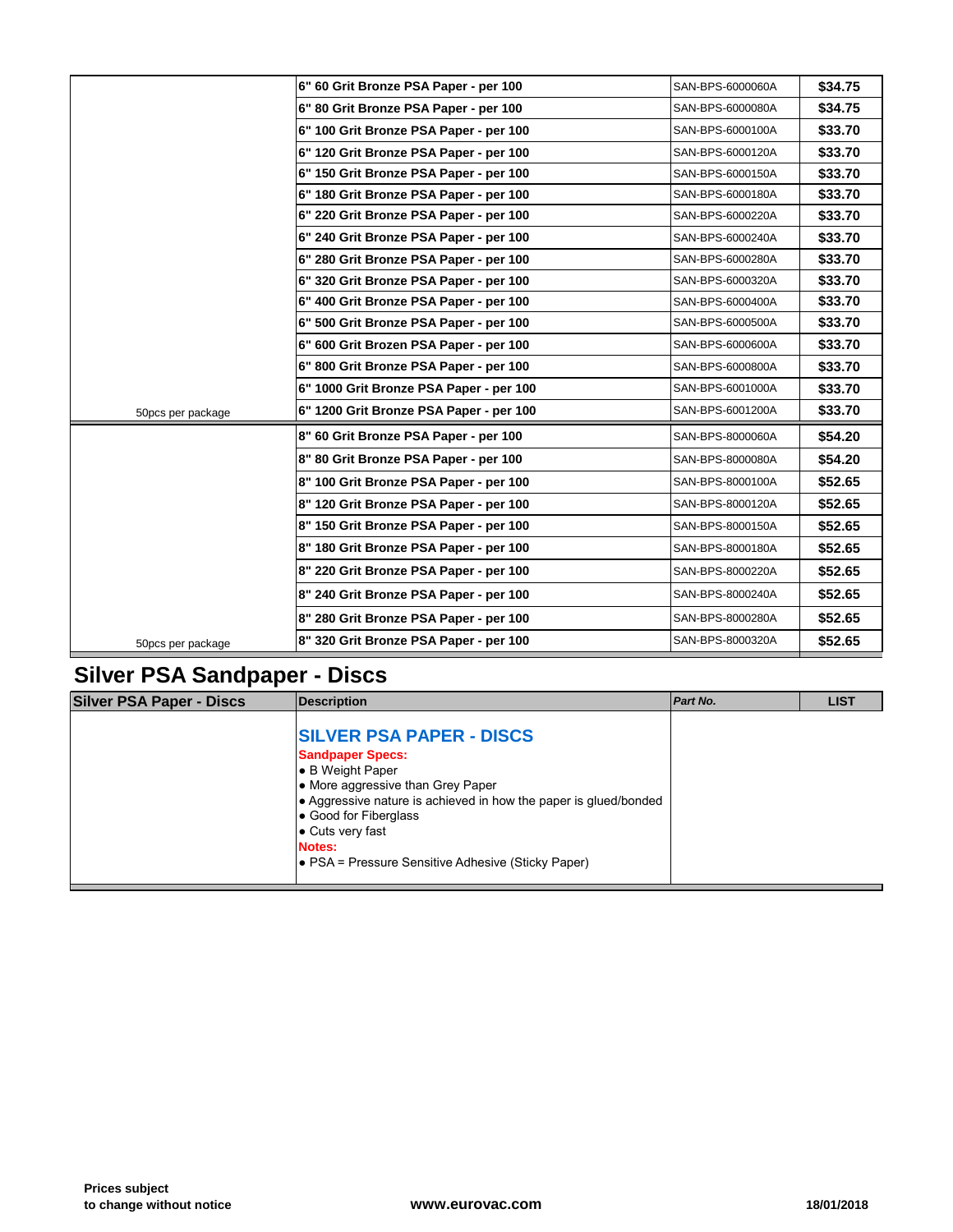|                   | 3" 60 Grit Silver PSA Paper - per 100   | SAN-SPS-3000060B |
|-------------------|-----------------------------------------|------------------|
|                   | 3" 80 Grit Silver PSA Paper - per 100   | SAN-SPS-3000080B |
|                   | 3" 100 Grit Silver PSA Paper - per 100  | SAN-SPS-3000100B |
|                   | 3" 120 Grit Silver PSA Paper - per 100  | SAN-SPS-3000120B |
|                   | 3" 150 Grit Silver PSA Paper - per 100  | SAN-SPS-3000150B |
|                   | 3" 180 Grit Silver PSA Paper - per 100  | SAN-SPS-3000180B |
|                   | 3" 220 Grit Silver PSA Paper - per 100  | SAN-SPS-3000220B |
|                   | 3" 240 Grit Silver PSA Paper - per 100  | SAN-SPS-3000240B |
|                   | 3" 280 Grit Silver PSA Paper - per 100  | SAN-SPS-3000280B |
|                   | 3" 320 Grit Silver PSA Paper - per 100  | SAN-SPS-3000320B |
|                   | 3" 400 Grit Silver PSA Paper - per 100  | SAN-SPS-3000400B |
|                   | 3" 500 Grit Silver PSA Paper - per 100  | SAN-SPS-3000500B |
|                   | 3" 600 Grit Silver PSA Paper - per 100  | SAN-SPS-3000600B |
|                   | 3" 800 Grit Silver PSA Paper - per 100  | SAN-SPS-3000800B |
|                   | 3" 1000 Grit Silver PSA Paper - per 100 | SAN-SPS-3001000B |
|                   | 3" 1200 Grit Silver PSA Paper - per 100 | SAN-SPS-3001200B |
| 50pcs per package |                                         |                  |
|                   | 5" 60 Grit Silver PSA Paper - per 100   | SAN-SPS-5000060B |
|                   | 5" 80 Grit Silver PSA Paper - per 100   | SAN-SPS-5000080B |
|                   | 5" 100 Grit Silver PSA Paper - per 100  | SAN-SPS-5000100B |
|                   | 5" 120 Grit Silver PSA Paper - per 100  | SAN-SPS-5000120B |
|                   | 5" 150 Grit Silver PSA Paper - per 100  | SAN-SPS-5000150B |
|                   | 5" 180 Grit Silver PSA Paper - per 100  | SAN-SPS-5000180B |
|                   | 5" 220 Grit Silver PSA Paper - per 100  | SAN-SPS-5000220B |
|                   | 5" 240 Grit Silver PSA Paper - per 100  | SAN-SPS-5000240B |
|                   | 5" 280 Grit Silver PSA Paper - per 100  | SAN-SPS-5000280B |
|                   | 5" 320 Grit Silver PSA Paper - per 100  | SAN-SPS-5000320B |
|                   | 5" 400 Grit Silver PSA Paper - per 100  | SAN-SPS-5000400B |
|                   | 5" 500 Grit Silver PSA Paper - per 100  | SAN-SPS-5000500B |
|                   | 5" 600 Grit Silver PSA Paper - per 100  | SAN-SPS-5000600B |
|                   | 5" 800 Grit Silver PSA Paper - per 100  | SAN-SPS-5000800B |
|                   | 5" 1000 Grit Silver PSA Paper - per 100 | SAN-SPS-5001000B |
| 50pcs per package | 5" 1200 Grit Silver PSA Paper - per 100 | SAN-SPS-5001200B |
|                   | 6" 60 Grit Silver PSA Paper - per 100   | SAN-SPS-6000060B |
|                   | 6" 80 Grit Silver PSA Paper - per 100   | SAN-SPS-6000080B |
|                   | 6" 100 Grit Silver PSA Paper - per 100  | SAN-SPS-6000100B |
|                   | 6" 120 Grit Silver PSA Paper - per 100  |                  |
|                   | 6" 150 Grit Silver PSA Paper - per 100  | SAN-SPS-6000120B |
|                   |                                         | SAN-SPS-6000150B |
|                   | 6" 180 Grit Silver PSA Paper - per 100  | SAN-SPS-6000180B |
|                   | 6" 220 Grit Silver PSA Paper - per 100  | SAN-SPS-6000220B |
|                   | 6" 240 Grit Silver PSA Paper - per 100  | SAN-SPS-6000240B |
|                   | 6" 280 Grit Silver PSA Paper - per 100  | SAN-SPS-6000280B |
|                   | 6" 320 Grit Silver PSA Paper - per 100  | SAN-SPS-6000320B |
|                   | 6" 400 Grit Silver PSA Paper - per 100  | SAN-SPS-6000400B |
|                   | 6" 500 Grit Silver PSA Paper - per 100  | SAN-SPS-6000500B |
|                   | 6" 600 Grit Silver PSA Paper - per 100  | SAN-SPS-6000600B |
|                   | 6" 800 Grit Silver PSA Paper - per 100  | SAN-SPS-6000800B |
|                   | 6" 1000 Grit Silver PSA Paper - per 100 | SAN-SPS-6001000B |
| 50pcs per package | 6" 1200 Grit Silver PSA Paper - per 100 | SAN-SPS-6001200B |
|                   |                                         |                  |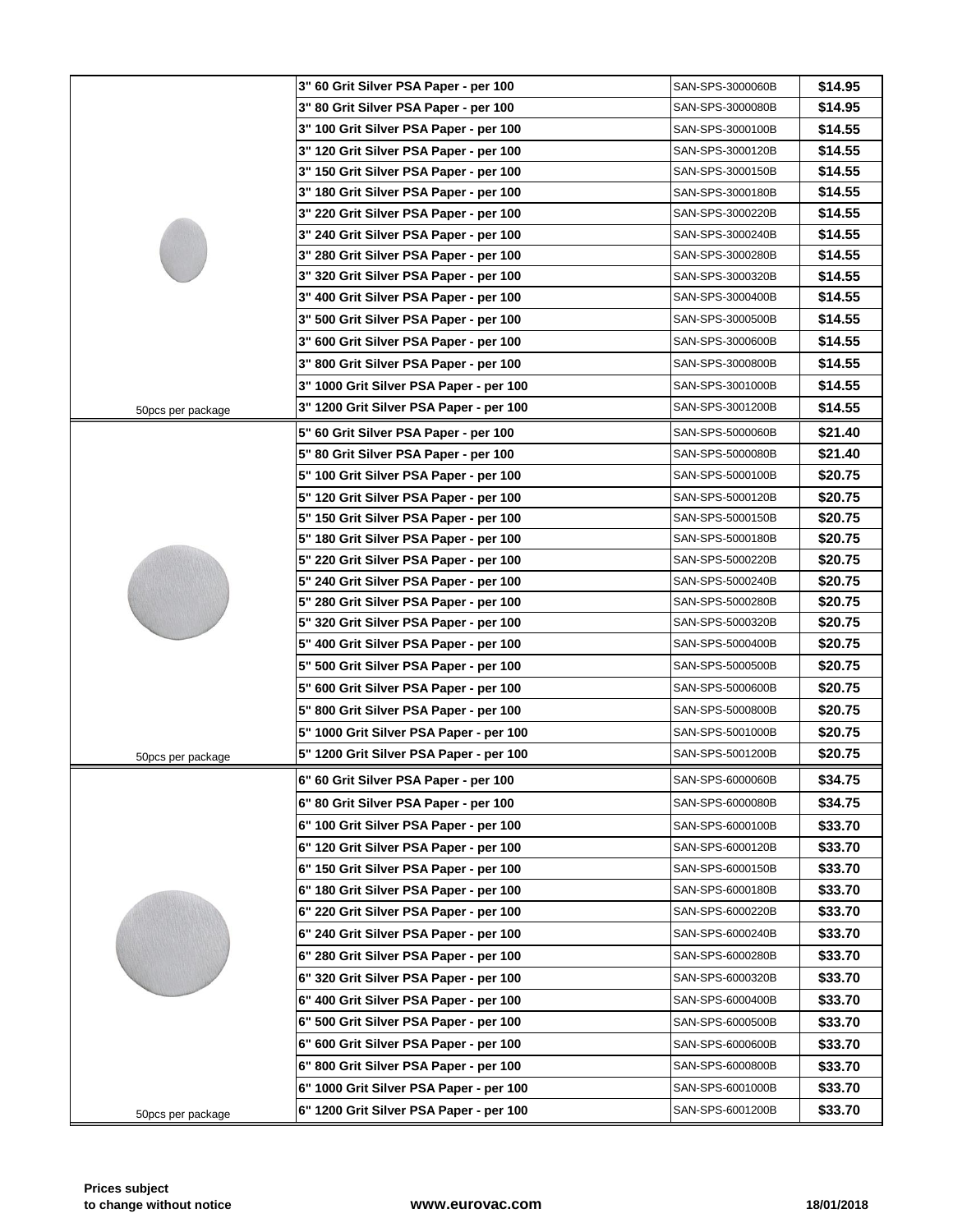|                   | 8" 60 Grit Silver PSA Paper - per 100  | SAN-SPS-8000060B         |
|-------------------|----------------------------------------|--------------------------|
|                   | 8" 80 Grit Silver PSA Paper - per 100  | SAN-SPS-8000080B         |
|                   | 8" 100 Grit Silver PSA Paper - per 100 | SAN-SPS-8000100B         |
|                   | 8" 120 Grit Silver PSA Paper - per 100 | <b>ISAN-SPS-8000120B</b> |
|                   | 8" 150 Grit Silver PSA Paper - per 100 | SAN-SPS-8000150B         |
|                   | 8" 180 Grit Silver PSA Paper - per 100 | SAN-SPS-8000180B         |
|                   | 8" 220 Grit Silver PSA Paper - per 100 | SAN-SPS-8000220B         |
|                   | 8" 240 Grit Silver PSA Paper - per 100 | SAN-SPS-8000240B         |
|                   | 8" 280 Grit Silver PSA Paper - per 100 | SAN-SPS-8000280B         |
| 50pcs per package | 8" 320 Grit Silver PSA Paper - per 100 | <b>SAN-SPS-8000320B</b>  |

## **Gold PSA Sandpaper - Discs**

| <b>Gold PSA Paper - Discs</b> | <b>Description</b>                                                                                                                                                                                                                                                             | Part No.         |
|-------------------------------|--------------------------------------------------------------------------------------------------------------------------------------------------------------------------------------------------------------------------------------------------------------------------------|------------------|
|                               | <b>GOLD PSA PAPER - DISCS</b><br><b>Sandpaper Specs:</b><br>• C Weight Paper<br>• Anti-clog - Higher Sanding Efficiency<br>• Suitable For Quick Change Sanding, Polishing On Paint &<br><b>Curved Surfaces</b><br>Notes:<br>• PSA = Pressure Sensitive Adhesive (Sticky Paper) |                  |
|                               | 3" 60 Grit Gold PSA Paper - per 100                                                                                                                                                                                                                                            | SAN-YPS-3000060C |
|                               | 3" 80 Grit Gold PSA Paper - per 100                                                                                                                                                                                                                                            | SAN-YPS-3000080C |
|                               | 3" 100 Grit Gold PSA Paper - per 100                                                                                                                                                                                                                                           | SAN-YPS-3000100C |
|                               | 3" 120 Grit Gold PSA Paper - per 100                                                                                                                                                                                                                                           | SAN-YPS-3000120C |
|                               | 3" 150 Grit Gold PSA Paper - per 100                                                                                                                                                                                                                                           | SAN-YPS-3000150C |
|                               | 3" 180 Grit Gold PSA Paper - per 100                                                                                                                                                                                                                                           | SAN-YPS-3000180C |
|                               | 3" 220 Grit Gold PSA Paper - per 100                                                                                                                                                                                                                                           | SAN-YPS-3000220C |
|                               | 3" 240 Grit Gold PSA Paper - per 100                                                                                                                                                                                                                                           | SAN-YPS-3000240C |
|                               | 3" 280 Grit Gold PSA Paper - per 100                                                                                                                                                                                                                                           | SAN-YPS-3000280C |
|                               | 3" 320 Grit Gold PSA Paper - per 100                                                                                                                                                                                                                                           | SAN-YPS-3000320C |
|                               | 3" 400 Grit Gold PSA Paper - per 100                                                                                                                                                                                                                                           | SAN-YPS-3000400C |
|                               | 3" 500 Grit Gold PSA Paper - per 100                                                                                                                                                                                                                                           | SAN-YPS-3000500C |
|                               | 3" 600 Grit Gold PSA Paper - per 100                                                                                                                                                                                                                                           | SAN-YPS-3000600C |
|                               | 3" 800 Grit Gold PSA Paper - per 100                                                                                                                                                                                                                                           | SAN-YPS-3000800C |
|                               | 3" 1000 Grit Gold PSA Paper - per 100                                                                                                                                                                                                                                          | SAN-YPS-3001000C |
| 50pcs per package             | 3" 1200 Grit Gold PSA Paper - per 100                                                                                                                                                                                                                                          | SAN-YPS-3001200C |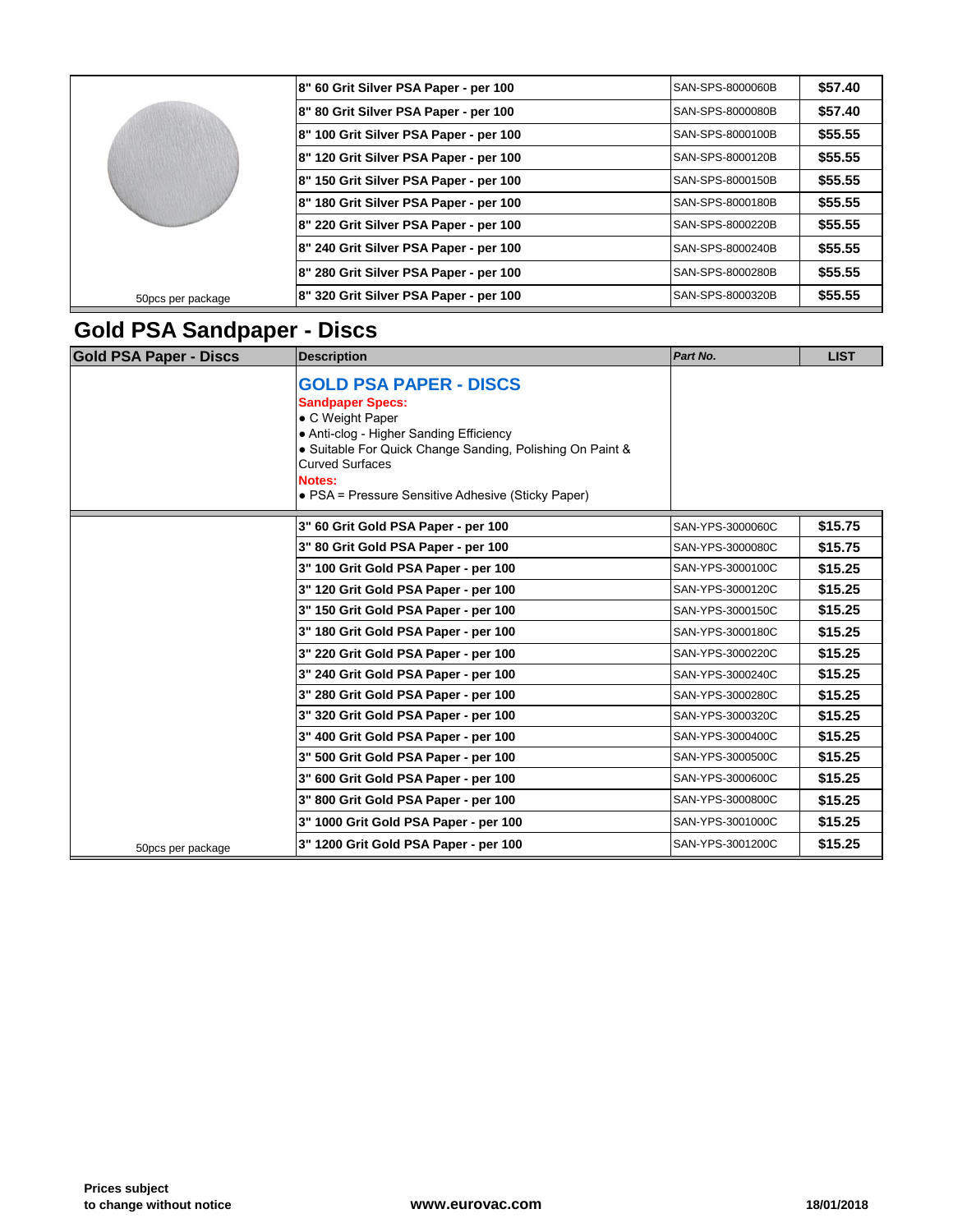|                   | 5" 60 Grit Gold PSA Paper - per 100   | SAN-YPS-5000060C |
|-------------------|---------------------------------------|------------------|
|                   | 5" 80 Grit Gold PSA Paper - per 100   | SAN-YPS-5000080C |
|                   | 5" 100 Grit Gold PSA Paper - per 100  | SAN-YPS-5000100C |
|                   | 5" 120 Grit Gold PSA Paper - per 100  | SAN-YPS-5000120C |
|                   | 5" 150 Grit Gold PSA Paper - per 100  | SAN-YPS-5000150C |
|                   | 5" 180 Grit Gold PSA Paper - per 100  | SAN-YPS-5000180C |
|                   | 5" 220 Grit Gold PSA Paper - per 100  | SAN-YPS-5000220C |
|                   | 5" 240 Grit Gold PSA Paper - per 100  | SAN-YPS-5000240C |
|                   | 5" 280 Grit Gold PSA Paper - per 100  | SAN-YPS-5000280C |
|                   | 5" 320 Grit Gold PSA Paper - per 100  | SAN-YPS-5000320C |
|                   | 5" 400 Grit Gold PSA Paper - per 100  | SAN-YPS-5000400C |
|                   | 5" 500 Grit Gold PSA Paper - per 100  | SAN-YPS-5000500C |
|                   | 5" 600 Grit Gold PSA Paper - per 100  | SAN-YPS-5000600C |
|                   | 5" 800 Grit Gold PSA Paper - per 100  | SAN-YPS-5000800C |
|                   | 5" 1000 Grit Gold PSA Paper - per 100 | SAN-YPS-5001000C |
| 50pcs per package | 5" 1200 Grit Gold PSA Paper - per 100 | SAN-YPS-5001200C |
|                   | 6" 60 Grit Gold PSA Paper - per 100   | SAN-YPS-6000060C |
|                   | 6" 80 Grit Gold PSA Paper - per 100   | SAN-YPS-6000080C |
|                   | 6" 100 Grit Gold PSA Paper - per 100  | SAN-YPS-6000100C |
|                   | 6" 120 Grit Gold PSA Paper - per 100  | SAN-YPS-6000120C |
|                   | 6" 150 Grit Gold PSA Paper - per 100  | SAN-YPS-6000150C |
|                   | 6" 180 Grit Gold PSA Paper - per 100  | SAN-YPS-6000180C |
|                   | 6" 220 Grit Gold PSA Paper - per 100  | SAN-YPS-6000220C |
|                   | 6" 240 Grit Gold PSA Paper - per 100  | SAN-YPS-6000240C |
|                   | 6" 280 Grit Gold PSA Paper - per 100  | SAN-YPS-6000280C |
|                   | 6" 320 Grit Gold PSA Paper - per 100  | SAN-YPS-6000320C |
|                   | 6" 400 Grit Gold PSA Paper - per 100  | SAN-YPS-6000400C |
|                   | 6" 500 Grit Gold PSA Paper - per 100  | SAN-YPS-6000500C |
|                   | 6" 600 Grit Gold PSA Paper - per 100  | SAN-YPS-6000600C |
|                   | 6" 800 Grit Gold PSA Paper - per 100  | SAN-YPS-6000800C |
|                   | 6" 1000 Grit Gold PSA Paper - per 100 | SAN-YPS-6001000C |
| 50pcs per package | 6" 1200 Grit Gold PSA Paper - per 100 | SAN-YPS-6001200C |
|                   | 8" 60 Grit Gold PSA Paper - per 100   | SAN-YPS-8000060C |
|                   | 8" 80 Grit Gold PSA Paper - per 100   | SAN-YPS-8000080C |
|                   | 8" 100 Grit Gold PSA Paper - per 100  | SAN-YPS-8000100C |
|                   | 8" 120 Grit Gold PSA Paper - per 100  | SAN-YPS-8000120C |
|                   | 8" 150 Grit Gold PSA Paper - per 100  | SAN-YPS-8000150C |
|                   | 8" 180 Grit Gold PSA Paper - per 100  | SAN-YPS-8000180C |
|                   | 8" 220 Grit Gold PSA Paper - per 100  | SAN-YPS-8000220C |
|                   | 8" 240 Grit Gold PSA Paper - per 100  | SAN-YPS-8000240C |
|                   | 8" 280 Grit Gold PSA Paper - per 100  | SAN-YPS-8000280C |
| 50pcs per package | 8" 320 Grit Gold PSA Paper - per 100  | SAN-YPS-8000320C |
|                   |                                       |                  |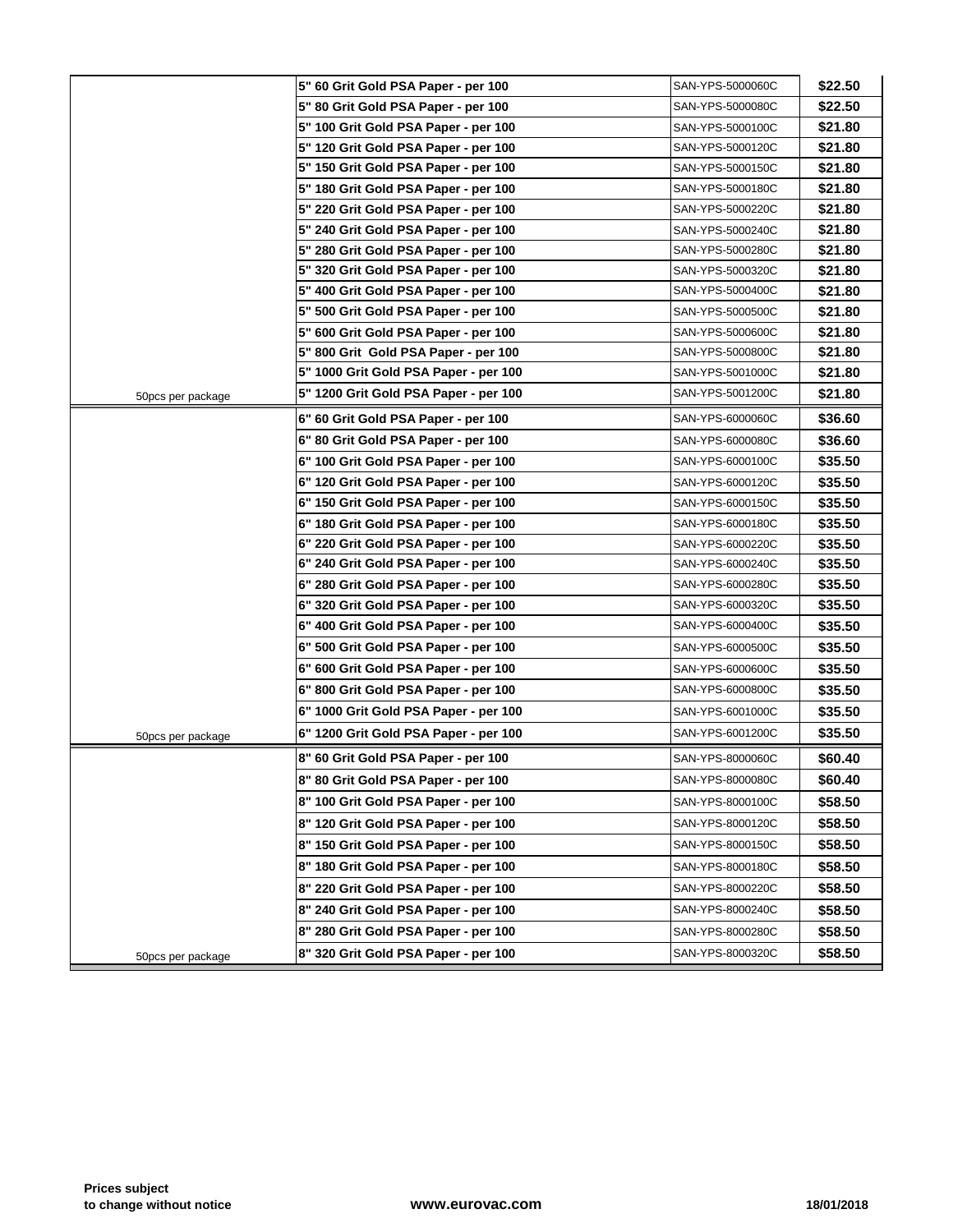## **Rugged Resin PSA Sandpaper - Discs**

| <b>Description</b>                                                                                                                                                                                                                                                                                                        | Part No.         |  |
|---------------------------------------------------------------------------------------------------------------------------------------------------------------------------------------------------------------------------------------------------------------------------------------------------------------------------|------------------|--|
| <b>RUGGED RESIN PSA PAPER - DISCS</b><br><b>Sandpaper Specs:</b><br>• E Weight Paper<br>• Extremly durable & aggressive<br>• Not very flexible<br>• Heavy duty applications<br>• Typically not used beyond 120gr<br>Notes:<br>• Higher grits available upon request<br>• PSA = Pressure Sensitive Adhesive (Sticky Paper) |                  |  |
| 3" 40 Grit Rugged Resin PSA Paper - per 100                                                                                                                                                                                                                                                                               | SAN-RPS-3000040E |  |
| 3" 50 Grit Rugged Resin PSA Paper - per 100                                                                                                                                                                                                                                                                               | SAN-RPS-3000050E |  |
| 3" 60 Grit Rugged Resin PSA Paper - per 100                                                                                                                                                                                                                                                                               | SAN-RPS-3000060E |  |
| 3" 80 Grit Ruged Resin PSA Paper - per 100                                                                                                                                                                                                                                                                                | SAN-RPS-3000080E |  |
| 3" 100 Grit Rugged Resin PSA Paper - per 100                                                                                                                                                                                                                                                                              | SAN-RPS-3000100E |  |
| 3" 120 Grit Rugged Resin PSA Paper - per 100                                                                                                                                                                                                                                                                              | SAN-RPS-3000120E |  |
| 5" 40 Grit Rugged Resin PSA Paper - per 100                                                                                                                                                                                                                                                                               | SAN-RPS-5000040E |  |
| 5" 50 Grit Rugged Resin PSA Paper - per 100                                                                                                                                                                                                                                                                               | SAN-RPS-5000050E |  |
| 5" 60 Grit Rugged Resin PSA Paper - per 100                                                                                                                                                                                                                                                                               | SAN-RPS-5000060E |  |
| 5" 80 Grit Ruged Resin PSA Paper - per 100                                                                                                                                                                                                                                                                                | SAN-RPS-5000080E |  |
| 5" 100 Grit Rugged Resin PSA Paper - per 100                                                                                                                                                                                                                                                                              | SAN-RPS-5000100E |  |
| 5" 120 Grit Rugged Resin PSA Paper - per 100                                                                                                                                                                                                                                                                              | SAN-RPS-5000120E |  |
| 6" 40 Grit Rugged Resin PSA Paper - per 100                                                                                                                                                                                                                                                                               | SAN-RPS-6000040E |  |
| 6" 50 Grit Rugged Resin PSA Paper - per 100                                                                                                                                                                                                                                                                               | SAN-RPS-6000050E |  |
| 6" 60 Grit Rugged Resin PSA Paper - per 100                                                                                                                                                                                                                                                                               | SAN-RPS-6000060E |  |
| 6" 80 Grit Rugged Resin PSA Paper - per 100                                                                                                                                                                                                                                                                               | SAN-RPS-6000080E |  |
| 6" 100 Grit Rugged Resin PSA Paper - per 100                                                                                                                                                                                                                                                                              | SAN-RPS-6000100E |  |
| 6" 120 Grit Rugged Resin PSA Paper - per 100                                                                                                                                                                                                                                                                              | SAN-RPS-6000120E |  |
| 8" 40 Grit Rugged Resin PSA Paper - per 100                                                                                                                                                                                                                                                                               | SAN-RPS-8000040E |  |
| 8" 50 Grit Rugged Resin PSA Paper - per 100                                                                                                                                                                                                                                                                               | SAN-RPS-8000050E |  |
| 8" 60 Grit Rugged Resin PSA Paper - per 100                                                                                                                                                                                                                                                                               | SAN-RPS-8000060E |  |
| 8" 80 Grit Rugged Resin PSA Paper - per 100                                                                                                                                                                                                                                                                               | SAN-RPS-8000080E |  |
| 8" 100 Grit Rugged Resin PSA Paper - per 100                                                                                                                                                                                                                                                                              | SAN-RPS-8000100E |  |
| 8" 120 Grit Rugged Resin PSA Paper - per 100                                                                                                                                                                                                                                                                              | SAN-RPS-8000120E |  |
|                                                                                                                                                                                                                                                                                                                           |                  |  |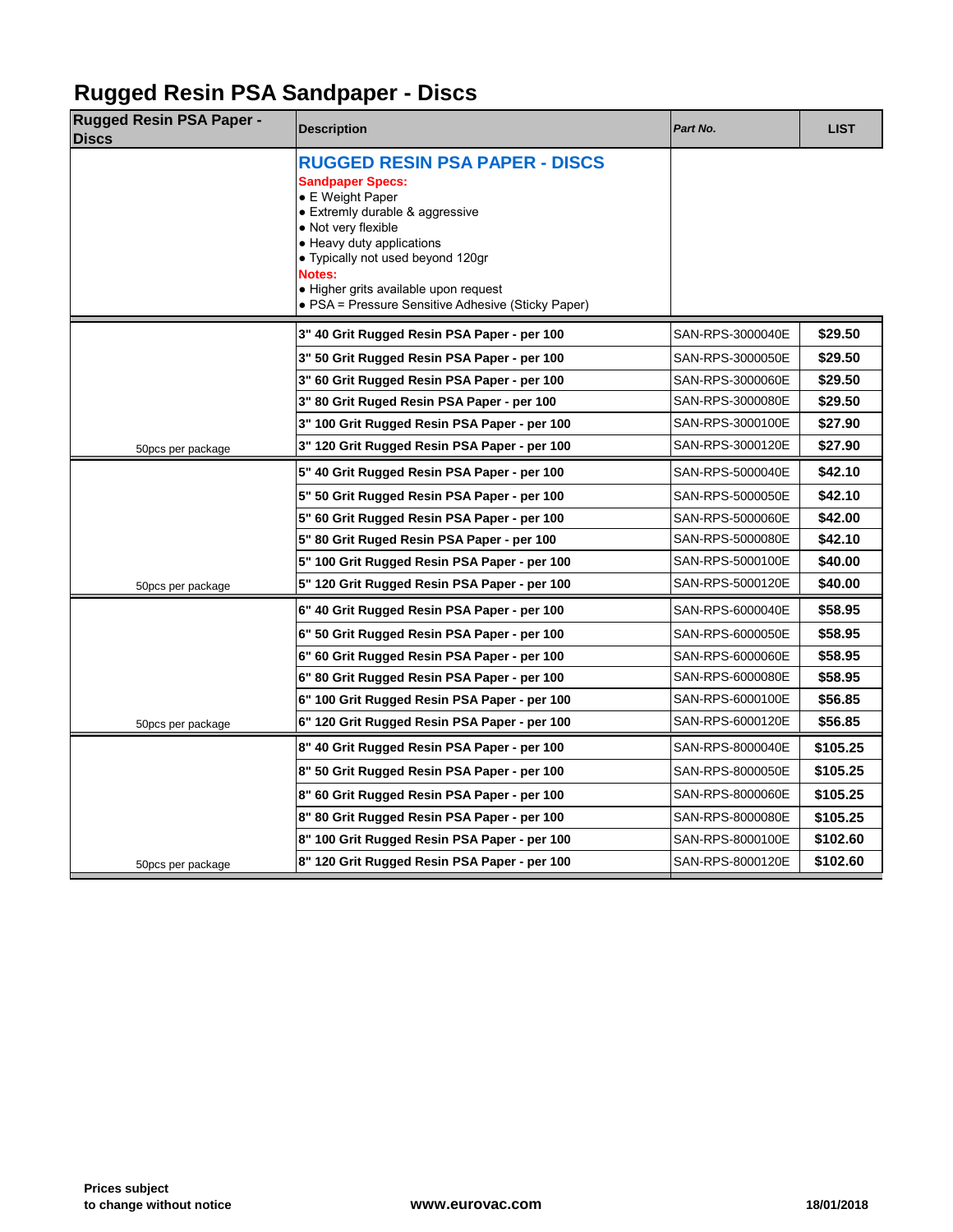#### **Bronze PSA Sandpaper - Sheets**

| <b>Bronze PSA Paper - Sheets</b> | <b>Description</b>                                                                                                                                                                                                                                                                                                                                      | Part No.         |
|----------------------------------|---------------------------------------------------------------------------------------------------------------------------------------------------------------------------------------------------------------------------------------------------------------------------------------------------------------------------------------------------------|------------------|
|                                  | <b>BRONZE PSA PAPER - SHEETS</b><br><b>Sandpaper Specs:</b><br>• A Weight Paper<br>• Not very aggressive<br>• Good for base coat/clear coat sanding<br>• Good for Body Shops & Woodworking<br>• Less chance of swirel marks<br>• Thinner paper<br>Notes:<br>· Higher grits available upon request<br>• PSA = Pressure Sensitive Adhesive (Sticky Paper) |                  |
|                                  | 2 3/4" x 16" 60 Grit Longboard Bronze PSA Paper - per 100                                                                                                                                                                                                                                                                                               | SAN-BPS-LF00060A |
|                                  | 2 3/4" x 16" 80 Grit Longboard Bronze PSA Paper - per 100                                                                                                                                                                                                                                                                                               | SAN-BPS-LF00080A |
|                                  | 2 3/4" x 16" 100 Grit Longboard Bronze PSA Paper - per 100                                                                                                                                                                                                                                                                                              | SAN-BPS-LF00100A |
|                                  | 2 3/4" x 16" 120 Grit Longboard Bronze PSA Paper - per 100                                                                                                                                                                                                                                                                                              | SAN-BPS-LF00120A |
|                                  | 2 3/4" x 16" 150 Grit Longboard Bronze PSA Paper - per 100                                                                                                                                                                                                                                                                                              | SAN-BPS-LF00150A |
|                                  | 2 3/4" x 16" 180 Grit Longboard Bronze PSA Paper - per 100                                                                                                                                                                                                                                                                                              | SAN-BPS-LF00180A |
|                                  | 2 3/4" x 16" 220 Grit Longboard Bronze PSA Paper - per 100                                                                                                                                                                                                                                                                                              | SAN-BPS-LF00220A |
|                                  | 2 3/4" x 16" 240 Grit Longboard Bronze PSA Paper - per 100                                                                                                                                                                                                                                                                                              | SAN-BPS-LF00240A |
|                                  | 2 3/4" x 16" 280 Grit Longboard Bronze PSA Paper - per 100                                                                                                                                                                                                                                                                                              | SAN-BPS-LF00280A |
| 50pcs per package                | 2 3/4" x 16" 320 Grit Longboard Bronze PSA Paper - per 100                                                                                                                                                                                                                                                                                              | SAN-BPS-LF00320A |
|                                  | 3" x 4" 60 Grit Bronze PSA Paper - per 100                                                                                                                                                                                                                                                                                                              | SAN-BPS-3X40060A |
|                                  | 3" x 4" 80 Grit Bronze PSA Paper - per 100                                                                                                                                                                                                                                                                                                              | SAN-BPS-3X40080A |
|                                  | 3" x 4" 100 Grit Bronze PSA Paper - per 100                                                                                                                                                                                                                                                                                                             | SAN-BPS-3X40100A |
|                                  | 3" x 4" 120 Grit Bronze PSA Paper - per 100                                                                                                                                                                                                                                                                                                             | SAN-BPS-3X40120A |
|                                  | 3" x 4" 150 Grit Bronze PSA Paper - per 100                                                                                                                                                                                                                                                                                                             | SAN-BPS-3X40150A |
|                                  | 3" x 4" 180 Grit Bronze PSA Paper - per 100                                                                                                                                                                                                                                                                                                             | SAN-BPS-3X40180A |
|                                  | 3" x 4" 220 Grit Bronze PSA Paper - per 100                                                                                                                                                                                                                                                                                                             | SAN-BPS-3X40220A |
|                                  | 3" x 4" 240 Grit Bronze PSA Paper - per 100                                                                                                                                                                                                                                                                                                             | SAN-BPS-3X40240A |
|                                  | 3" x 4" 280 Grit Bronze PSA Paper - per 100                                                                                                                                                                                                                                                                                                             | SAN-BPS-3X40280A |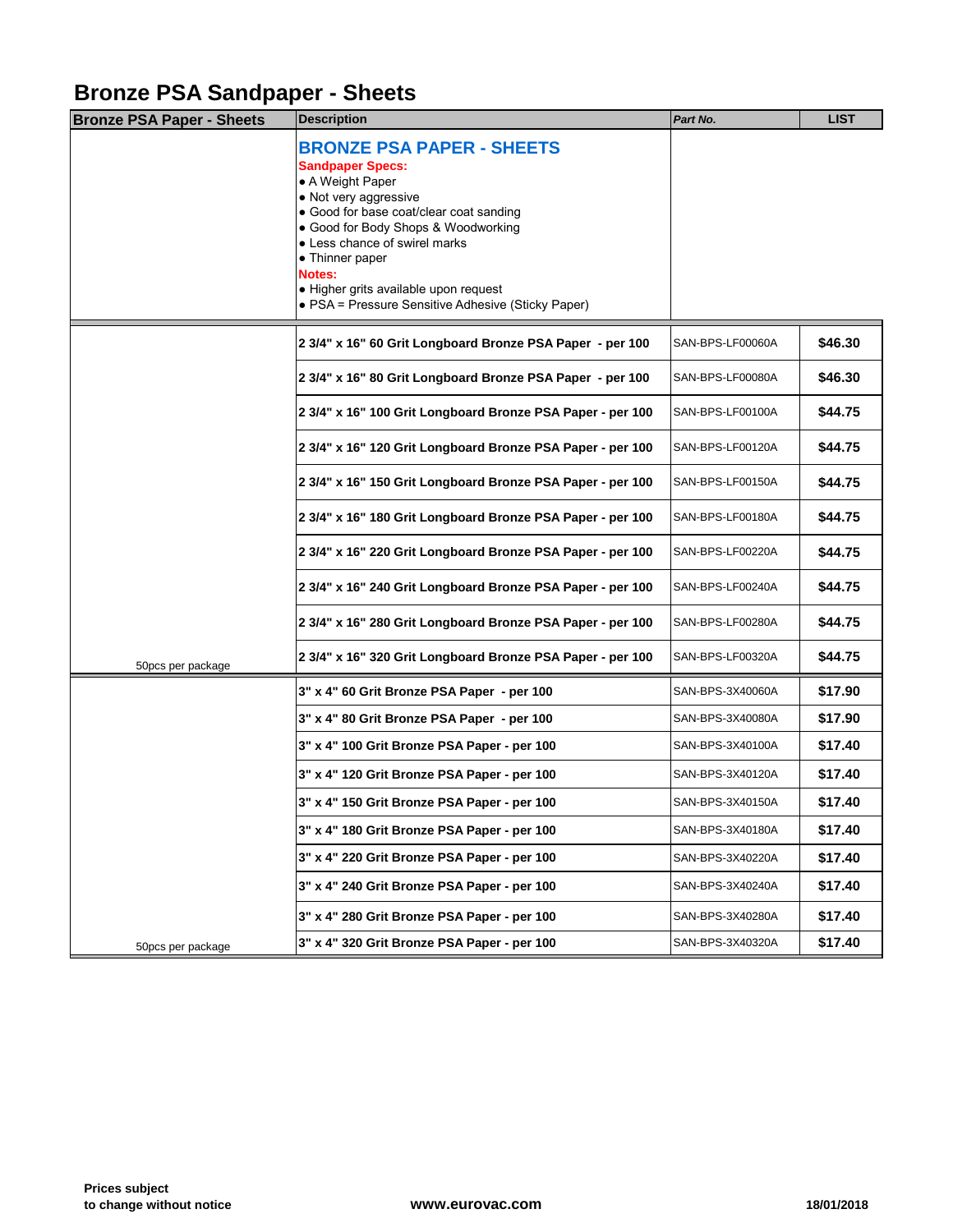|                   | 3 2/3" x 7" 60 Grit Jitterbug Bronze PSA Paper - per 100  | SAN-BPS-JB00060A |
|-------------------|-----------------------------------------------------------|------------------|
|                   | 3 2/3" x 7" 80 Grit Jitterbug Bronze PSA Paper - per 100  | SAN-BPS-JB00080A |
|                   | 3 2/3" x 7" 100 Grit Jitterbug Bronze PSA Paper - per 100 | SAN-BPS-JB00100A |
|                   | 3 2/3" x 7" 120 Grit Jitterbug Bronze PSA Paper - per 100 | SAN-BPS-JB00120A |
|                   | 3 2/3" x 7" 150 Grit Jitterbug Bronze PSA Paper - per 100 | SAN-BPS-JB00150A |
|                   | 3 2/3" x 7" 180 Grit Jitterbug Bronze PSA Paper - per 100 | SAN-BPS-JB00180A |
|                   | 3 2/3" x 7" 220 Grit Jitterbug Bronze PSA Paper - per 100 | SAN-BPS-JB00220A |
|                   | 3 2/3" x 7" 240 Grit Jitterbug Bronze PSA Paper - per 100 | SAN-BPS-JB00240A |
|                   | 3 2/3" x 7" 280 Grit Jitterbug Bronze PSA Paper - per 100 | SAN-BPS-JB00280A |
| 50pcs per package | 3 2/3" x 7" 320 Grit Jitterbug Bronze PSA Paper - per 100 | SAN-BPS-JB00320A |

# **Silver PSA Sandpaper - Sheets**

| <b>Silver PSA Paper - Sheets</b> | <b>Description</b>                                                                                                                                                                                                                                                                                                                             | Part No.         |
|----------------------------------|------------------------------------------------------------------------------------------------------------------------------------------------------------------------------------------------------------------------------------------------------------------------------------------------------------------------------------------------|------------------|
|                                  | <b>SILVER PSA PAPER - SHEETS</b><br><b>Sandpaper Specs:</b><br>• B Weight Paper<br>• More aggressive than Grey Paper<br>• Aggressive nature is achieved in how the paper is glued/bonded<br>• Good for Fiberglass<br>• Cuts very fast<br>Notes:<br>• Higher grits available upon request<br>• PSA = Pressure Sensitive Adhesive (Sticky Paper) |                  |
|                                  | 2 3/4" x 16" 60 Grit Longboard Silver PSA Paper - per 100                                                                                                                                                                                                                                                                                      | SAN-SPS-LF00060B |
|                                  | 2 3/4" x 16" 80 Grit Longboard Silver PSA Paper - per 100                                                                                                                                                                                                                                                                                      | SAN-SPS-LF00080B |
|                                  | 2 3/4" x 16" 100 Grit Longboard Silver PSA Paper - per 100                                                                                                                                                                                                                                                                                     | SAN-SPS-LF00100B |
|                                  | 2 3/4" x 16" 120 Grit Longboard Silver PSA Paper - per 100                                                                                                                                                                                                                                                                                     | SAN-SPS-LF00120B |
|                                  | 2 3/4" x 16" 150 Grit Longboard Silver PSA Paper - per 100                                                                                                                                                                                                                                                                                     | SAN-SPS-LF00150B |
|                                  | 2 3/4" x 16" 180 Grit Longboard Silver PSA Paper - per 100                                                                                                                                                                                                                                                                                     | SAN-SPS-LF00180B |
|                                  | 2 3/4" x 16" 220 Grit Longboard Silver PSA Paper - per 100                                                                                                                                                                                                                                                                                     | SAN-SPS-LF00220B |
|                                  | 2 3/4" x 16" 240 Grit Longboard Silver PSA Paper - per 100                                                                                                                                                                                                                                                                                     | SAN-SPS-LF00240B |
|                                  | 2 3/4" x 16" 280 Grit Longboard Silver PSA Paper - per 100                                                                                                                                                                                                                                                                                     | SAN-SPS-LF00280B |
| 50pcs per package                | 2 3/4" x 16" 320 Grit Longboard Silver PSA Paper - per 100                                                                                                                                                                                                                                                                                     | SAN-SPS-LF00320B |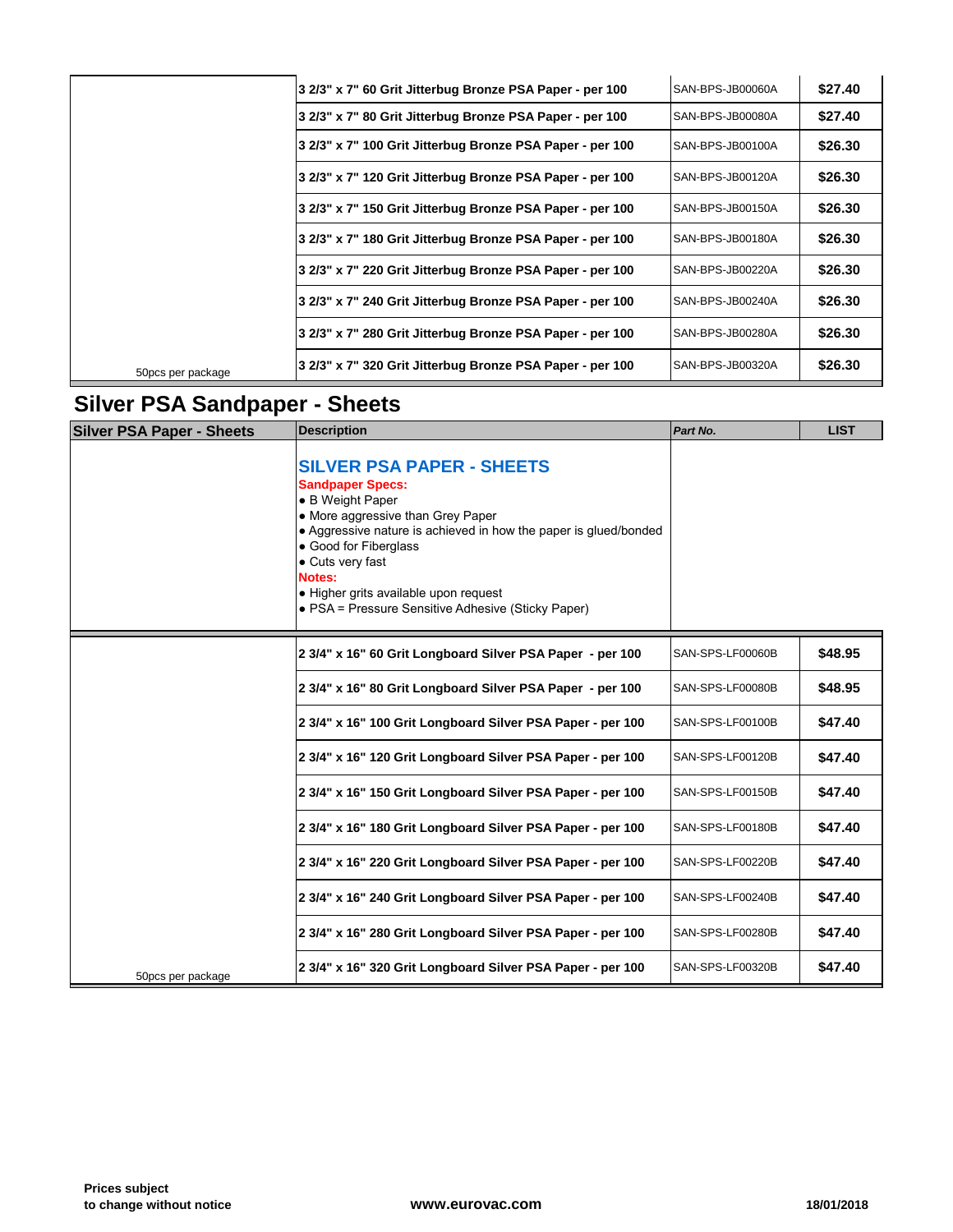|                   | 3" x 4" 60 Grit Silver PSA Paper - per 100                | SAN-SPS-3X40060B |
|-------------------|-----------------------------------------------------------|------------------|
|                   | 3" x 4" 80 Grit Silver PSA Paper - per 100                | SAN-SPS-3X40080B |
|                   | 3" x 4" 100 Grit Silver PSA Paper - per 100               | SAN-SPS-3X40100B |
|                   | 3" x 4" 120 Grit Silver PSA Paper - per 100               | SAN-SPS-3X40120B |
|                   | 3" x 4" 150 Grit Silver PSA Paper - per 100               | SAN-SPS-3X40150B |
|                   | 3" x 4" 180 Grit Silver PSA Paper - per 100               | SAN-SPS-3X40180B |
|                   | 3" x 4" 220 Grit Silver PSA Paper - per 100               | SAN-SPS-3X40220B |
|                   | 3" x 4" 240 Grit Silver PSA Paper - per 100               | SAN-SPS-3X40240B |
|                   | 3" x 4" 280 Grit Silver PSA Paper - per 100               | SAN-SPS-3X40280B |
| 50pcs per package | 3" x 4" 320 Grit Silver PSA Paper - per 100               | SAN-SPS-3X40320B |
|                   | 3 2/3" x 7" 60 Grit Jitterbug Silver PSA Paper - per 100  | SAN-SPS-JB00060B |
|                   | 3 2/3" x 7" 80 Grit Jitterbug Silver PSA Paper - per 100  | SAN-SPS-JB00080B |
|                   | 3 2/3" x 7" 100 Grit Jitterbug Silver PSA Paper - per 100 | SAN-SPS-JB00100B |
|                   | 3 2/3" x 7" 120 Grit Jitterbug Silver PSA Paper - per 100 | SAN-SPS-JB00120B |
|                   | 3 2/3" x 7" 150 Grit Jitterbug Silver PSA Paper - per 100 | SAN-SPS-JB00150B |
|                   | 3 2/3" x 7" 180 Grit Jitterbug Silver PSA Paper - per 100 | SAN-SPS-JB00180B |
|                   | 3 2/3" x 7" 220 Grit Jitterbug Silver PSA Paper - per 100 | SAN-SPS-JB00220B |
|                   | 3 2/3" x 7" 240 Grit Jitterbug Silver PSA Paper - per 100 | SAN-SPS-JB00240B |
|                   | 3 2/3" x 7" 280 Grit Jitterbug Silver PSA Paper - per 100 | SAN-SPS-JB00280B |
| 50pcs per package | 3 2/3" x 7" 320 Grit Jitterbug Silver PSA Paper - per 100 | SAN-SPS-JB00320B |

# **Gold PSA Sandpaper - Sheets**

| Gold PSA Paper - Sheets | <b>Description</b>                                                                                                                                                                                                                                                                                                       | Part No.         |
|-------------------------|--------------------------------------------------------------------------------------------------------------------------------------------------------------------------------------------------------------------------------------------------------------------------------------------------------------------------|------------------|
|                         | <b>GOLD PSA PAPER - SHEETS</b><br><b>Sandpaper Specs:</b><br>• C Weight Paper<br>• Anti-clog - Higher Sanding Efficiency<br>• Suitable For Quick Change Sanding, Polishing On Paint &<br><b>Curved Surfaces</b><br>Notes:<br>• Higher grits available upon request<br>• PSA = Pressure Sensitive Adhesive (Sticky Paper) |                  |
|                         | 2 3/4" x 16" 60 Grit Longboard Gold PSA Paper - per 100                                                                                                                                                                                                                                                                  | SAN-YPS-LF00060C |
|                         | 2 3/4" x 16" 80 Grit Longboard Gold PSA Paper - per 100                                                                                                                                                                                                                                                                  | SAN-YPS-LF00080C |
|                         | 2 3/4" x 16" 100 Grit Longboard Gold PSA Paper - per 100                                                                                                                                                                                                                                                                 | SAN-YPS-LF00100C |
|                         | 2 3/4" x 16" 120 Grit Longboard Gold PSA Paper - per 100                                                                                                                                                                                                                                                                 | SAN-YPS-LF00120C |
|                         | 2 3/4" x 16" 150 Grit Longboard Gold PSA Paper - per 100                                                                                                                                                                                                                                                                 | SAN-YPS-LF00150C |
|                         | 2 3/4" x 16" 180 Grit Longboard Gold PSA Paper - per 100                                                                                                                                                                                                                                                                 | SAN-YPS-LF00180C |
|                         | 2 3/4" x 16" 220 Grit Longboard Gold PSA Paper - per 100                                                                                                                                                                                                                                                                 | SAN-YPS-LF00220C |
|                         | 2 3/4" x 16" 240 Grit Longboard Gold PSA Paper - per 100                                                                                                                                                                                                                                                                 | SAN-YPS-LF00240C |
|                         | 2 3/4" x 16" 280 Grit Longboard Gold PSA Paper - per 100                                                                                                                                                                                                                                                                 | SAN-YPS-LF00280C |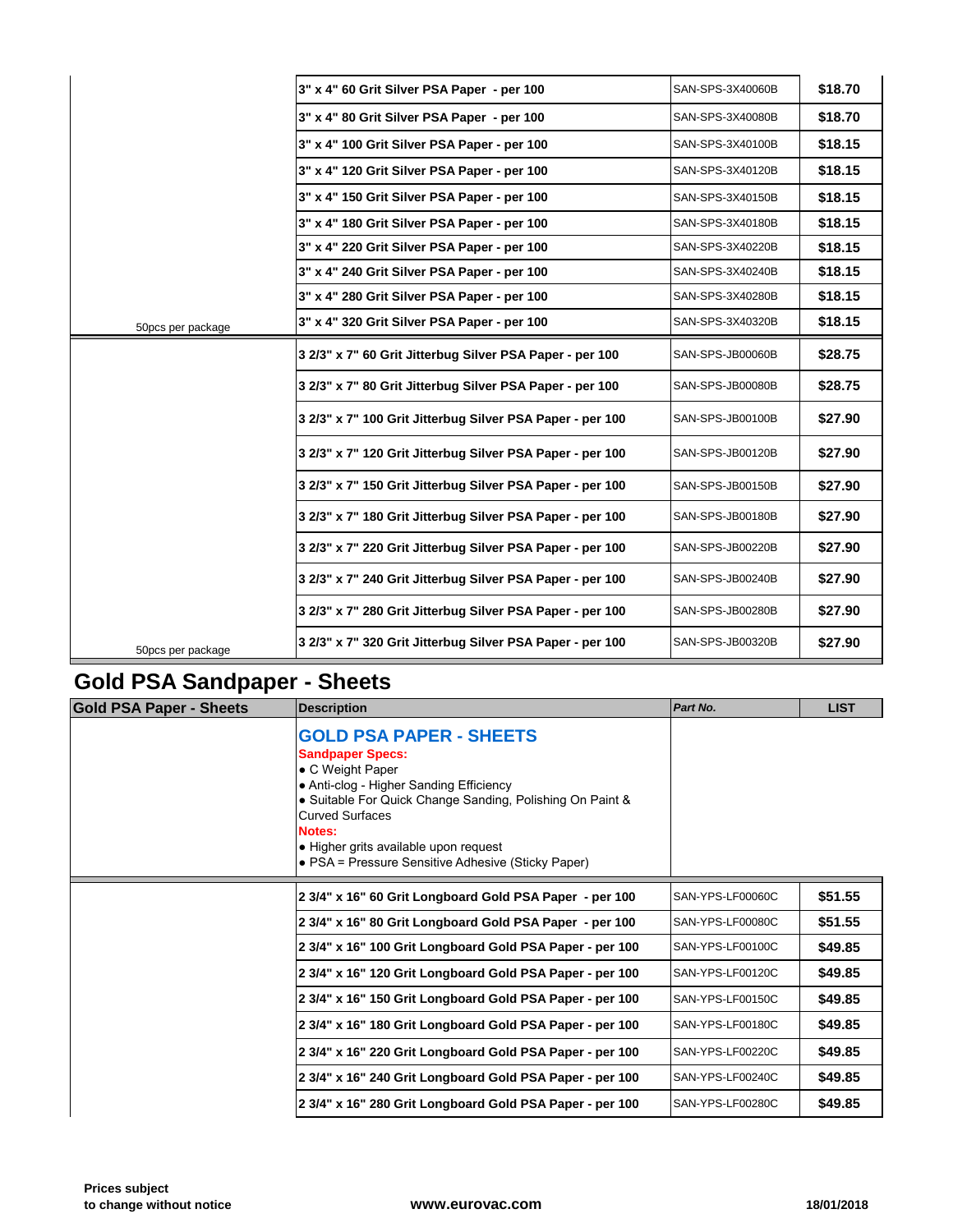| 50pcs per package | 2 3/4" x 16" 320 Grit Longboard Gold PSA Paper - per 100 | SAN-YPS-LF00320C |
|-------------------|----------------------------------------------------------|------------------|
|                   | 3" x 4" 60 Grit Gold PSA Paper - per 100                 | SAN-YPS-3X40060C |
|                   | 3" x 4" 80 Grit Gold PSA Paper - per 100                 | SAN-YPS-3X40080C |
|                   | 3" x 4" 100 Grit Gold PSA Paper - per 100                | SAN-YPS-3X40100C |
|                   | 3" x 4" 120 Grit Gold PSA Paper - per 100                | SAN-YPS-3X40120C |
|                   | 3" x 4" 150 Grit Gold PSA Paper - per 100                | SAN-YPS-3X40150C |
|                   | 3" x 4" 180 Grit Gold PSA Paper - per 100                | SAN-YPS-3X40180C |
|                   | 3" x 4" 220 Grit Gold PSA Paper - per 100                | SAN-YPS-3X40220C |
|                   | 3" x 4" 240 Grit Gold PSA Paper - per 100                | SAN-YPS-3X40240C |
|                   | 3" x 4" 280 Grit Gold PSA Paper - per 100                | SAN-YPS-3X40280C |
| 50pcs per package | 3" x 4" 320 Grit Gold PSA Paper - per 100                | SAN-YPS-3X40320C |
|                   | 3 2/3" x 7" 60 Grit Jitterbug Gold PSA Paper - per 100   | SAN-YPS-JB00060C |
|                   | 3 2/3" x 7" 80 Grit Jitterbug Gold PSA Paper - per 100   | SAN-YPS-JB00080C |
|                   | 3 2/3" x 7" 100 Grit Jitterbug Gold PSA Paper - per 100  | SAN-YPS-JB00100C |
|                   | 3 2/3" x 7" 120 Grit Jitterbug Gold PSA Paper - per 100  | SAN-YPS-JB00120C |
|                   | 3 2/3" x 7" 150 Grit Jitterbug Gold PSA Paper - per 100  | SAN-YPS-JB00150C |
|                   | 3 2/3" x 7" 180 Grit Jitterbug Gold PSA Paper - per 100  | SAN-YPS-JB00180C |
|                   | 3 2/3" x 7" 220 Grit Jitterbug Gold PSA Paper - per 100  | SAN-YPS-JB00220C |
|                   | 3 2/3" x 7" 240 Grit Jitterbug Gold PSA Paper - per 100  | SAN-YPS-JB00240C |
|                   | 3 2/3" x 7" 280 Grit Jitterbug Gold PSA Paper - per 100  | SAN-YPS-JB00280C |
| 50pcs per package | 3 2/3" x 7" 320 Grit Jitterbug Gold PSA Paper - per 100  | SAN-YPS-JB00320C |

# **Rugged Resin PSA Sandpaper - Sheets**

| <b>Rugged Resin PSA Paper -</b><br><b>Sheets</b> | <b>Description</b>                                                                                                                                                                                                | Part No.         |
|--------------------------------------------------|-------------------------------------------------------------------------------------------------------------------------------------------------------------------------------------------------------------------|------------------|
|                                                  | <b>RUGGED RESIN PSA PAPER - SHEETS</b><br><b>Sandpaper Specs:</b><br>• E Weight Paper<br>• Extremly durable & aggressive<br>• Not very flexible<br>• Heavy duty applications<br>• Typically not used beyond 120gr |                  |
|                                                  | 2 3/4" x 16" 40 Grit Longboard Rugged Resin PSA Paper - per<br>100                                                                                                                                                | SAN-RPS-LF00040E |
|                                                  | 2 3/4" x 16" 50 Grit Longboard Rugged Resin PSA Paper - per<br>100                                                                                                                                                | SAN-RPS-LF00050E |
|                                                  | 2 3/4" x 16" 60 Grit Longboard Rugged Resin PSA Paper - per<br>100                                                                                                                                                | SAN-RPS-LF00060E |
|                                                  | 2 3/4" x 16" 80 Grit Longboard Rugged Resin PSA Paper - per<br>100                                                                                                                                                | SAN-RPS-LF00080E |
|                                                  | 2 3/4" x 16" 100 Grit Longboard Rugged Resin PSA Paper -<br>per 100                                                                                                                                               | SAN-RPS-LF00100E |
| 50pcs per package                                | 2 3/4" x 16" 120 Grit Longboard Rugged Resin PSA Paper -<br>per 100                                                                                                                                               | SAN-RPS-LF00120E |